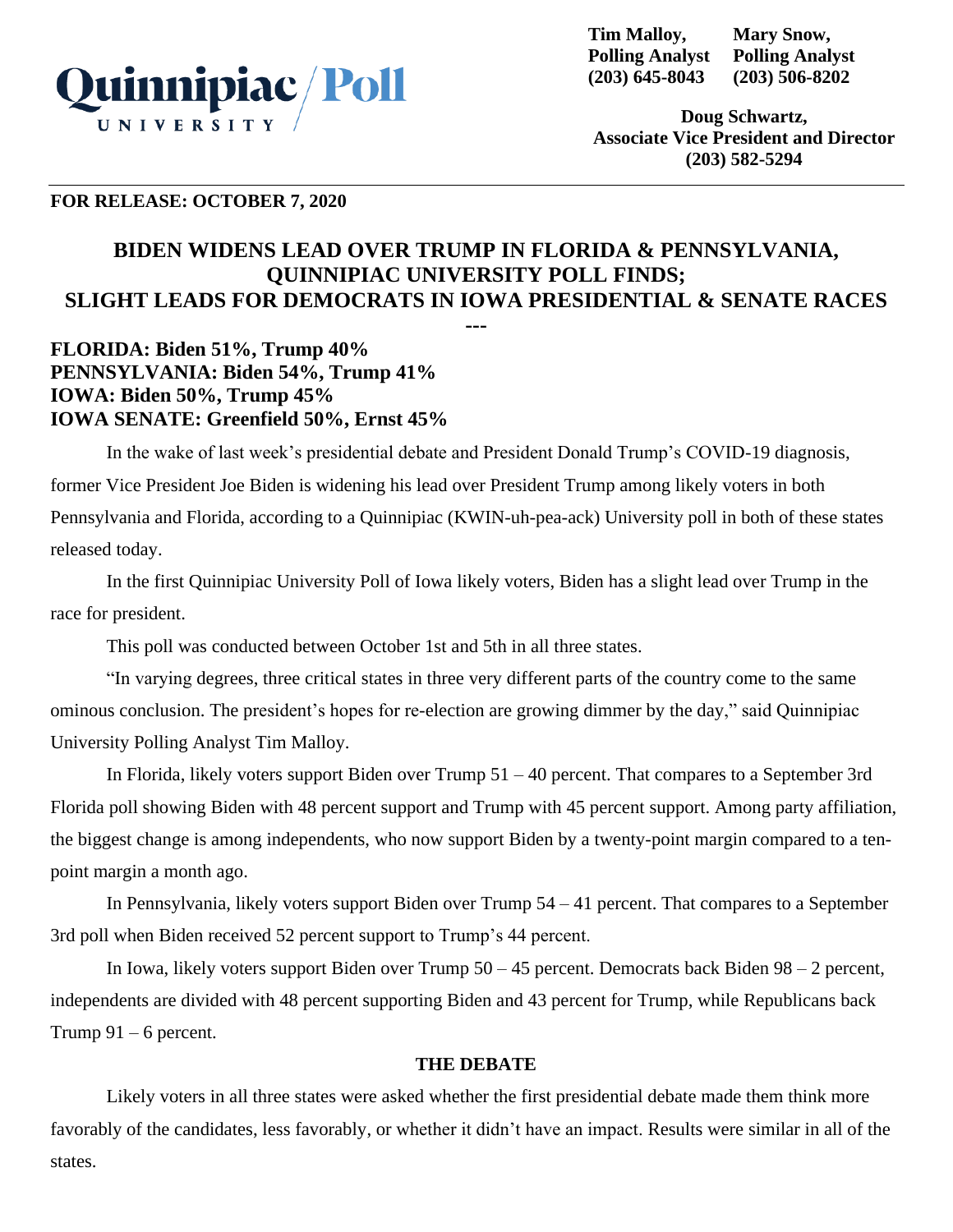More than forty percent in each of the states (FL: 44 percent, PA: 46 percent, IA: 45 percent) say the debate made them think less favorably of Trump. A similar number (FL: 43 percent, PA: 44 percent, IA: 43 percent) say it had no impact, and less than ten percent (FL: 9 percent, PA: 7 percent, IA: 9 percent) say it made them think more favorably of him.

A plurality of voters across the states (FL: 48 percent, PA: 50 percent, IA: 49 percent) say the debate had no impact on their view of Biden. A little more than a quarter of likely voters (FL: 29 percent, PA: 27 percent, IA: 26 percent) say the debate made them think more favorably of him, and roughly twenty percent (FL: 19 percent, PA: 19 percent, IA: 22 percent) say it made them think of Biden less favorably.

"Who came out less battered and bruised after the debate debacle? The numbers suggest if it wasn't a knockout, it was certainly a TKO for Biden," added Malloy.

### **TRUMP HANDLING CORONAVIRUS & JOB**

In Florida, likely voters disapprove of Trump's handling of the coronavirus response,  $56 - 40$  percent. In September, likely voters only slightly disapproved, with 51 percent disapproving and 46 percent approving.

In Pennsylvania, likely voters disapprove of Trump's handling of the coronavirus response, 58 – 40 percent. In September, they disapproved 55 – 43 percent.

In Iowa, likely voters disapprove of Trump's handling of the coronavirus response, 51 – 45 percent.

When it comes to handling his overall job as president, Florida likely voters disapprove  $52 - 42$  percent. In September, likely voters were divided on the way he was handling his job, with 50 percent disapproving and 46 percent approving.

Pennsylvania likely voters disapprove 56 – 41 percent of the way he is handling his job. In September, they disapproved  $54 - 43$  percent.

His job approval rating in Iowa is also below water, with 52 percent disapproving and 46 percent approving.

### **FLORIDA: PERSONAL TRAITS**

In Florida, Biden receives a positive favorability rating, as 48 percent have a favorable opinion and 41 percent have an unfavorable opinion. President Trump has a negative favorability rating, as 38 percent have a favorable opinion and 54 percent have an unfavorable opinion.

Likely voters give Biden better scores than Trump on four personal traits, as they say:

- $70 25$  percent that Biden has a sense of decency, and  $56 40$  percent that Trump does not;
- $59 35$  percent that Biden cares about average Americans, and  $54 43$  percent that Trump does not;
- $50 40$  percent that Biden is honest, and  $58 37$  percent that Trump is not honest;
- $49 44$  percent that Trump is racist, and  $67 21$  percent that Biden is <u>not</u> racist.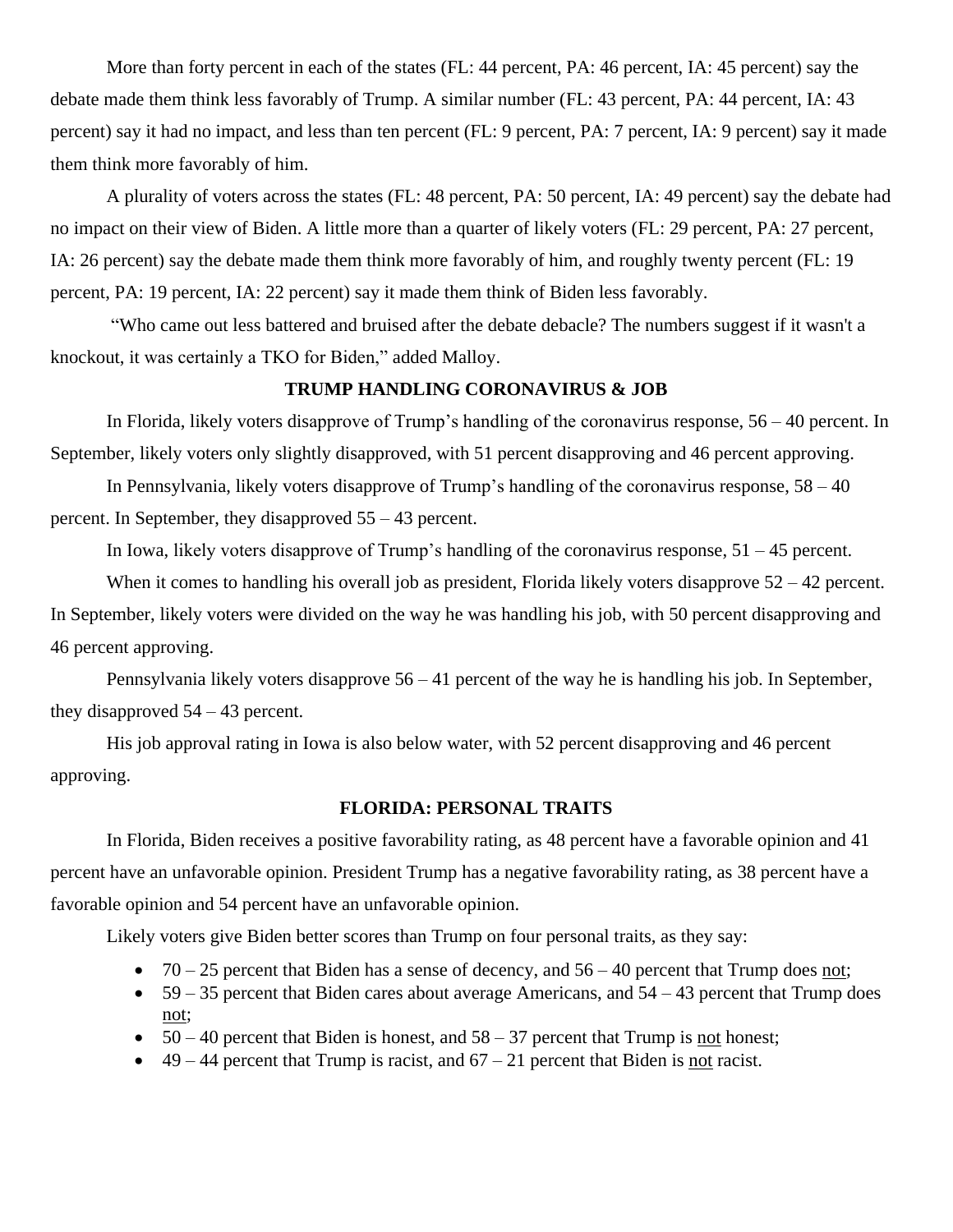### **FLORIDA: BIDEN VS. TRUMP ON THE ISSUES**

Biden leads Trump on who would do a better job handling three out of four issues in Florida, as likely

voters say:

- $57 38$  percent that Biden would do a better job handling health care;
- $\bullet$  55 39 percent that Biden would do a better job handling the response to the coronavirus;
- $\bullet$  51 42 percent that Biden would do a better job handling Supreme Court nominations;
- $50 44$  percent that Trump would do a better job handling the economy.

### **PENNSYLVANIA: PERSONAL TRAITS**

Pennsylvania likely voters give Biden a positive favorability rating as 51 percent have a favorable opinion

and 42 percent view him unfavorably. Trump receives a negative favorability rating, as 41 percent have a

favorable opinion and 55 percent view him unfavorably.

Biden also gets better scores than Trump on four personal traits, as likely voters say:

- $72 23$  percent that Biden has a sense of decency, and  $60 36$  percent that Trump does not;
- $63 32$  percent that Biden cares about average Americans, and  $55 42$  percent that Trump does not;
- $54 38$  percent that Biden is honest, and  $61 35$  percent that Trump is <u>not</u> honest;
- $50 45$  percent that Trump is racist, and  $69 23$  percent that Biden is not racist.

## **PENNSYLVANIA: BIDEN VS. TRUMP ON THE ISSUES**

Biden leads Trump on who would do a better job handling three of four issues and is competitive on one, with likely voters saying:

- $\bullet$  57 38 percent that Biden would do a better job handling the response to the coronavirus;
- $\bullet$  56 39 percent that Biden would do a better job handling health care;
- $\bullet$  53 42 percent that Biden would do a better job handling Supreme Court nominations;
- A divided  $50 46$  percent that Trump would do a better job handling the economy.

"President Trump comes under further pressure in Pennsylvania where voters give him low marks on decency, empathy and honesty. On issues, the pandemic is overshadowing all others right now and voters express more confidence in former Vice President Joe Biden to handle the coronavirus response," said Quinnipiac University Polling Analyst Mary Snow.

### **IOWA: PERSONAL TRAITS**

In Iowa, Biden receives a mixed favorability rating, as 46 percent have a favorable opinion and 47 percent have an unfavorable opinion. President Trump has a negative favorability rating, as 44 percent have a favorable opinion and 52 percent have an unfavorable opinion.

Iowa likely voters give Biden better scores than Trump on four personal traits, as they say:

- $67 28$  percent that Biden has a sense of decency, and  $57 39$  percent that Trump does not;
- $56 38$  percent that Biden cares about average Americans, and a divided  $51 47$  percent that Trump does not;
- $48 43$  percent that Biden is honest, and  $58 39$  percent that Trump is not honest;
- A split  $48 45$  percent that Trump is racist, and  $64 25$  percent that Biden is not racist.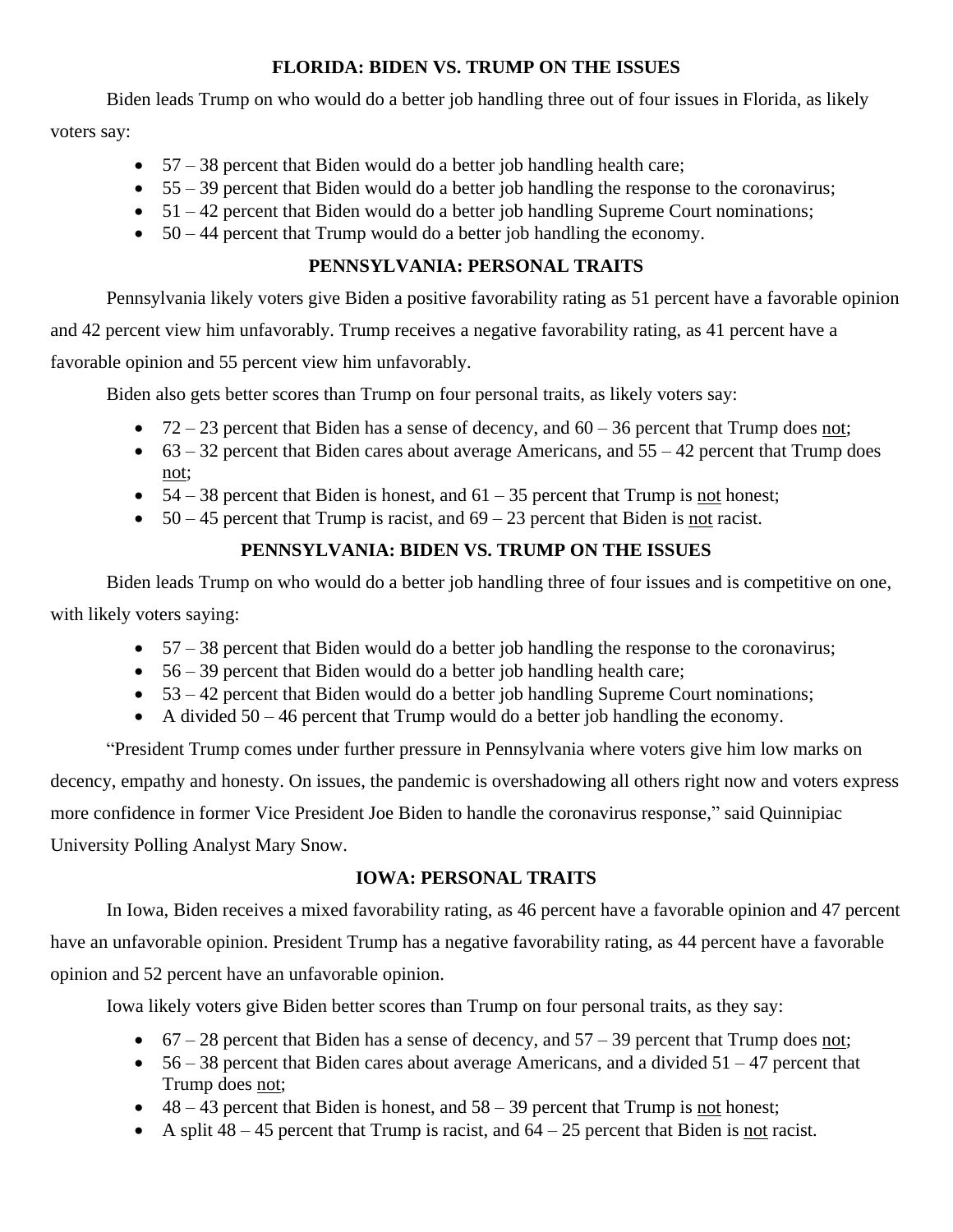#### **IOWA: BIDEN VS. TRUMP ON THE ISSUES**

Biden beats Trump on who would do a better job handling two of four issues in Iowa, with Trump leading on one and the candidates are essentially tied on one, as likely voters say:

- $\bullet$  51 44 percent that Trump would do a better job handling the economy;
- A split  $48 46$  percent that Biden would do a better job handling Supreme Court nominations;
- $\bullet$  52 43 percent that Biden would do a better job handling the response to the coronavirus;
- 51 43 percent that Biden would do a better job handling health care.

### **IOWA: SENATE RACE**

In the Iowa Senate race in which Republican Senator Joni Ernst is seeking a second term, the Democratic challenger Theresa Greenfield holds a slight lead over her incumbent opponent, 50 – 45 percent. Four percent remain undecided. Democrats back Greenfield 95 – 3 percent, independents support Greenfield 50 percent and Ernst 43 percent, and Republicans back Ernst 91 – 5 percent.

Likely voters have a favorable view of Greenfield,  $41 - 32$  percent, with 25 percent saying they haven't heard enough. They have a slightly negative view of Ernst, with 40 percent saying favorable, 45 percent saying unfavorable, and 14 percent saying they haven't heard enough.

"Joni Ernst, Iowa's first female U.S. Senator, tries to avoid being Iowa's first female U.S. Senator to serve just one term. And the importance of the contest radiates far beyond the heartland to D.C., where control of the Senate looms," said Malloy.

#### **SUPREME COURT, ACA, & ABORTION**

In Iowa, 50 percent of likely voters say that the winner of the presidential election should fill the vacancy on the Supreme Court in the wake of Justice Ruth Bader Ginsburg's death, while 44 percent say President Trump should fill it before the election. They are more closely split on whether the U.S. Senate should confirm Amy Coney Barrett, President Trump's Supreme Court nominee, to the Supreme Court, as 44 percent of likely voters say she should be confirmed and 43 percent say she should not.

In Florida, likely voters say  $54 - 41$  percent that the election winner should fill the vacancy, and are divided on whether Coney Barrett should be confirmed, with 46 percent saying she should not be confirmed and 42 percent saying she should.

In Pennsylvania, likely voters say 54 – 44 percent that the election winner should fill the vacancy, and are divided on whether Coney Barrett should be confirmed, with 45 percent saying she should not be confirmed and 42 percent saying she should.

As the Supreme Court considers a case on the fate of the Affordable Care Act, also known as Obamacare, a majority of likely voters in all three states want to see it remain in place.

Likely voters in Florida say 56 – 36 percent that the Affordable Care Act should remain in place. Likely voters in Iowa say 53 – 40 percent that the Affordable Care Act should remain in place. Likely voters in Pennsylvania say 57 – 36 percent that the Affordable Care Act should remain in place.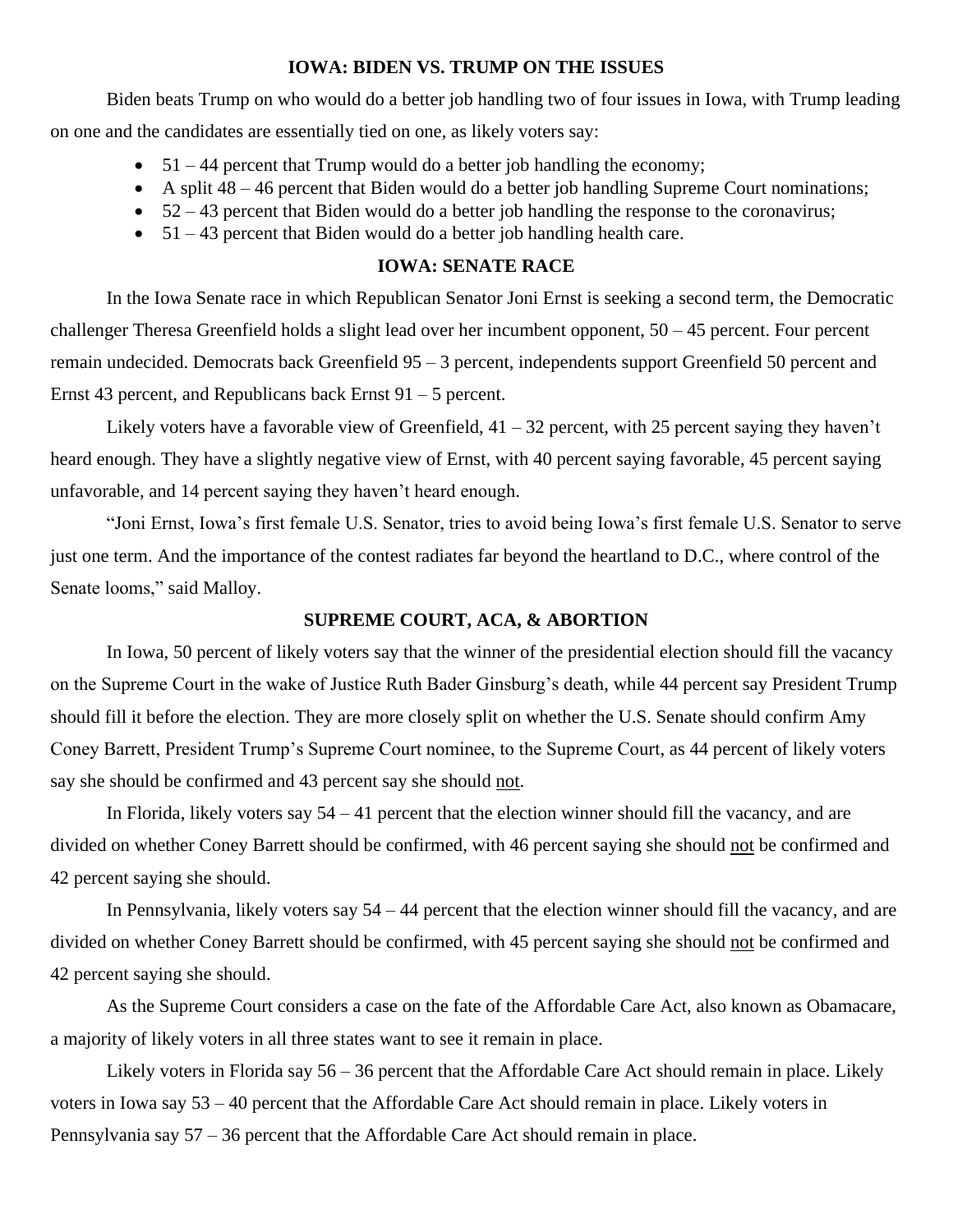More than six in ten voters in Florida, Iowa, and Pennsylvania agree with the 1973 Roe v. Wade Supreme Court decision that established a woman's right to an abortion.

In Florida, likely voters agree 68 – 23 percent with the Roe v. Wade decision. In Iowa, likely voters agree  $61 - 30$  percent with the Roe v. Wade decision. In Pennsylvania, likely voters agree  $64 - 28$  percent with the Roe v. Wade decision.

From October 1st – 5th:

- 1,256 likely voters in Florida were surveyed, with a margin of error of  $+/- 2.8$  percentage points;
- 1,205 likely voters in Iowa were surveyed, with a margin of error of  $+/- 2.8$  percentage points;
- 1,211 likely voters in Pennsylvania were surveyed, with a margin of error of  $+/- 2.8$  percentage points.

The Quinnipiac University Poll, directed by Douglas Schwartz, Ph.D., conducts gold standard surveys

using random digit dialing with live interviewers calling landlines and cell phones. The Quinnipiac University

Poll conducts nationwide surveys and polls in more than twenty states on national and statewide elections, as

well as public policy issues.

**Visit [poll.qu.edu](https://poll.qu.edu/) or [www.facebook.com/quinnipiacpoll](http://www.facebook.com/quinnipiacpoll)  Email poll@qu.edu, or follow us on [Twitter](http://twitter.com/QuinnipiacPoll) @QuinnipiacPoll.**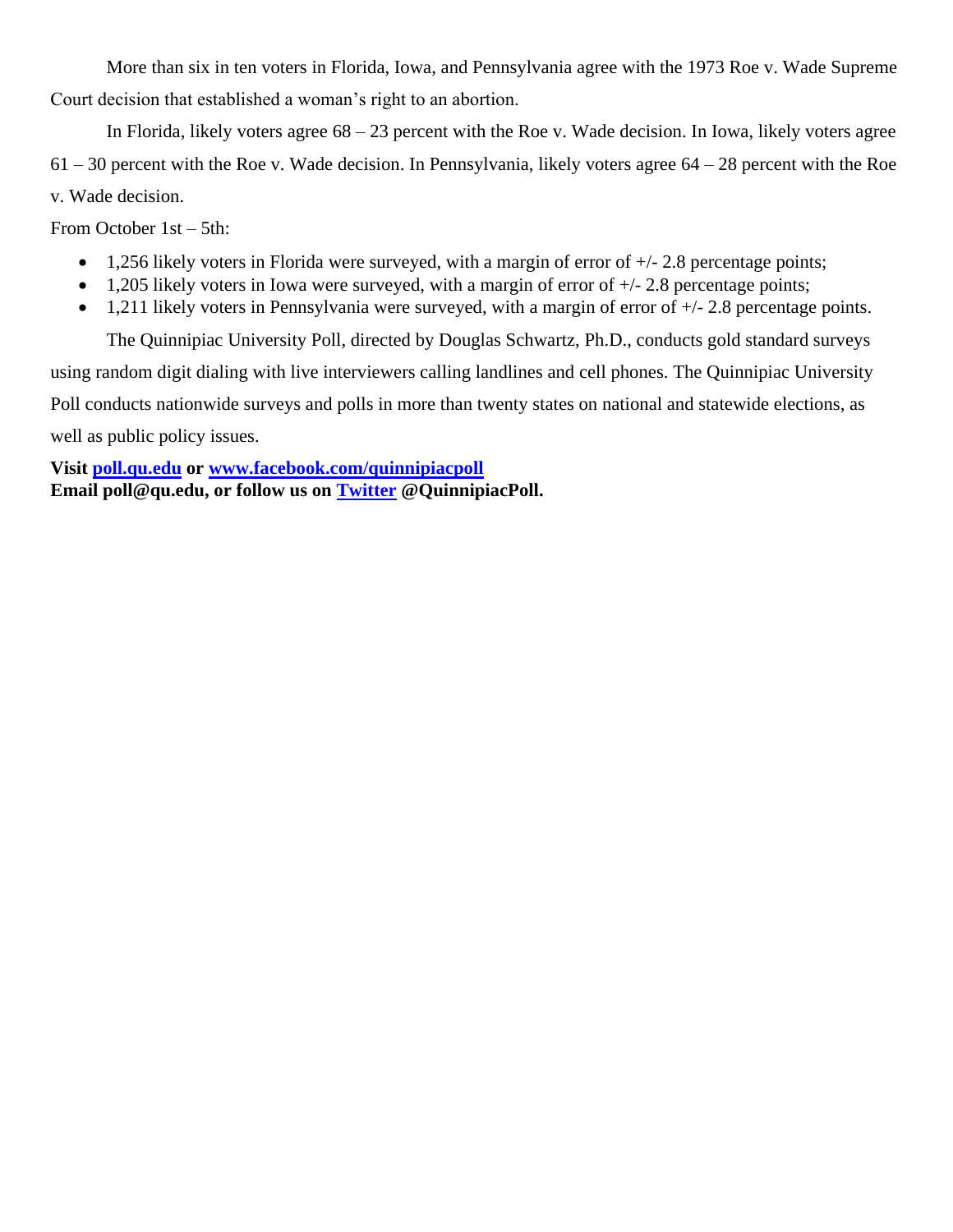1. If the election for president were being held today, and the candidates were Joe Biden the Democrat and Donald Trump the Republican, for whom would you vote? (If undecided) As of today, do you lean more toward Joe Biden the Democrat or Donald Trump the Republican?

|       |                  | LIKELY VOTERS |     |     |
|-------|------------------|---------------|-----|-----|
|       |                  | FL            | ТA  | РA  |
| Biden |                  | 51%           | 50% | 54% |
| Trump |                  | 40            | 45  | 41  |
|       | SMONE ELSE (VOL) |               |     |     |
| DK/NA |                  |               | ੨   | ੨   |

2\_FLonly. Thinking about the 2020 two thousand twenty election, do you think you will vote in person on Election Day, vote early by mail or absentee ballot, or vote at an early voting location?

|                         |     | LIKELY VOTERS |    |
|-------------------------|-----|---------------|----|
|                         | FL  | ТA            | РA |
|                         |     |               |    |
| In person               | 40% |               |    |
| Mail/Absentee ballot 35 |     |               |    |
| Early voting loc        | 23  |               |    |
| WON'T VOTE (VOL)        |     |               |    |
| DK/NA                   |     |               |    |

2 IA PAonly. Thinking about the 2020 election, do you think you will vote in person on Election Day, or do you think that you will vote early by mail or absentee ballot?

|                      |     | LIKELY VOTERS |     |  |
|----------------------|-----|---------------|-----|--|
|                      | FT. | ТA            | РA  |  |
|                      |     |               |     |  |
| In person            |     | 55%           | 62% |  |
| Mail/Absentee ballot |     | 42            | 36  |  |
| WON'T VOTE (VOL)     |     |               |     |  |
| DK/NA                |     | ੨             |     |  |

3. Is your opinion of Joe Biden favorable, unfavorable or haven't you heard enough about him?

|                  |     | LIKELY VOTERS |     |  |
|------------------|-----|---------------|-----|--|
|                  | FT. | ТA            | PА  |  |
| Favorable        | 48% | 46%           | 51% |  |
| Unfavorable      | 41  | 47            | 42  |  |
| Hyn't hrd enough | 6   | 5             |     |  |
| <b>REFUSED</b>   | 5   |               | ੨   |  |

4. Is your opinion of Donald Trump favorable, unfavorable or haven't you heard enough about him?

|                  |     | LIKELY VOTERS |     |
|------------------|-----|---------------|-----|
|                  | FT. | ТA            | РA  |
| Favorable        | 38% | 44%           | 41% |
| Unfavorable      | 54  | 52            | 55  |
| Hyn't hrd enough | 3   | 2             |     |
| <b>REFUSED</b>   |     |               |     |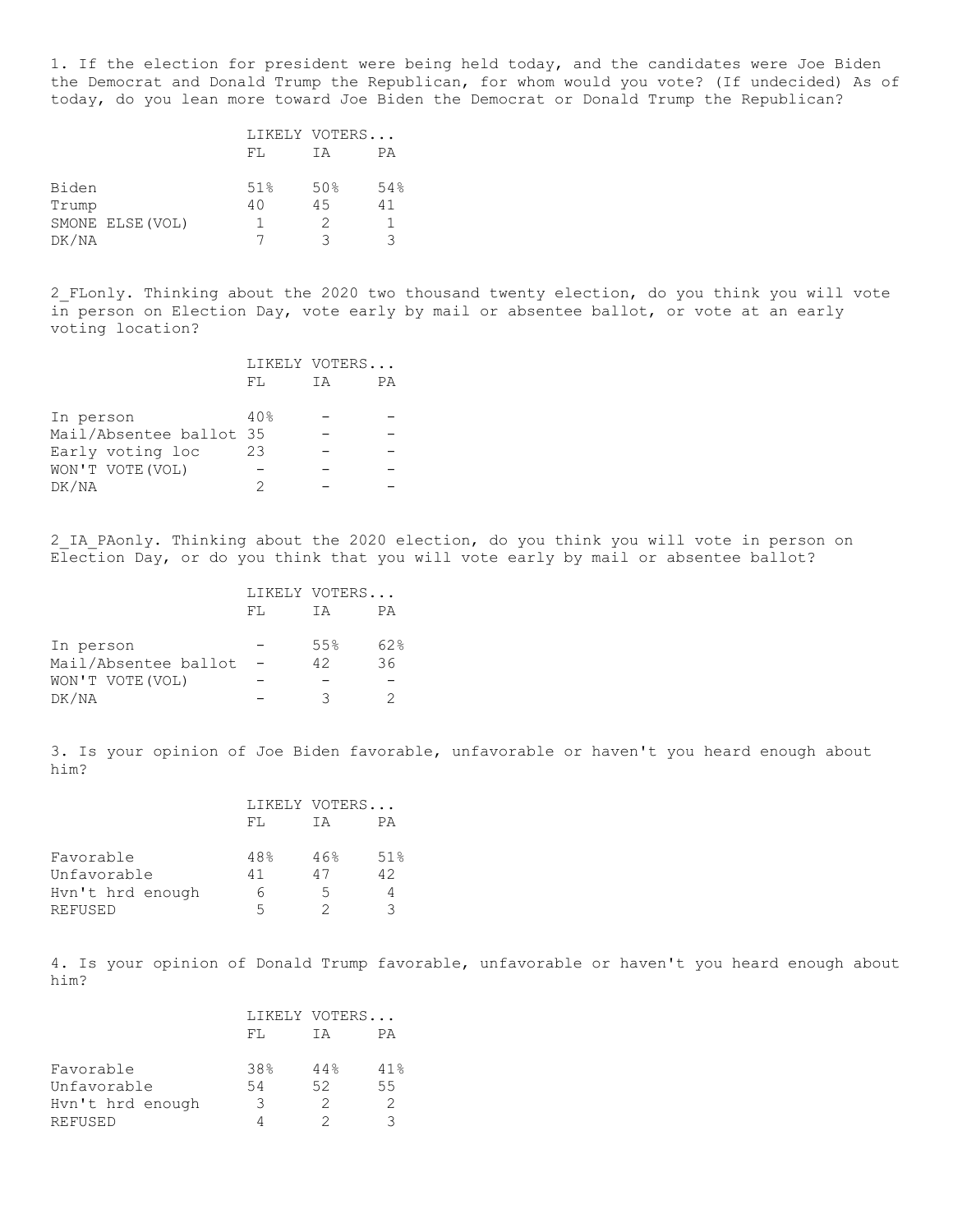5\_IAonly. If the election for United States Senator were being held today, and the candidates were Theresa Greenfield the Democrat and Joni Ernst the Republican, for whom would you vote? (If undecided) As of today, do you lean more toward Theresa Greenfield the Democrat or Joni Ernst the Republican?

|                  |     | LIKELY VOTERS |    |
|------------------|-----|---------------|----|
|                  | FT. | ТA            | PА |
|                  |     |               |    |
| Greenfield       |     | 50%           |    |
| Ernst            |     | 45            |    |
| SMONE ELSE (VOL) |     |               |    |
| DK/NA            |     |               |    |

6\_IAonly. Is your opinion of Theresa Greenfield favorable, unfavorable or haven't you heard enough about her?

|                  |     | LIKELY VOTERS |    |
|------------------|-----|---------------|----|
|                  | FT. | ТA            | PА |
|                  |     |               |    |
| Favorable        |     | 41%           |    |
| Unfavorable      |     | 32            |    |
| Hyn't hrd enough |     | 25            |    |
| REFUSED          |     |               |    |

7\_IAonly. Is your opinion of Joni Ernst favorable, unfavorable or haven't you heard enough about her?

|                  |     | LIKELY VOTERS |    |  |
|------------------|-----|---------------|----|--|
|                  | FT. | T A           | РA |  |
| Favorable        |     | 40%           |    |  |
| Unfavorable      |     | 4.5           |    |  |
| Hyn't hrd enough |     | 14            |    |  |
| REFUSED          |     |               |    |  |

8. Do you approve or disapprove of the way Donald Trump is handling his job as president?

|            |     | LIKELY VOTERS |     |  |
|------------|-----|---------------|-----|--|
|            | FT. | ΤA            | PА  |  |
| Approve    | 42% | 46%           | 41% |  |
| Disapprove | 52  | 52            | 56  |  |
| DK/NA      | 5   |               | ∍   |  |

9. Would you say that - Joe Biden is honest, or not?

|       | LIKELY VOTERS |     |     |
|-------|---------------|-----|-----|
|       | FL.           | IΑ  | РA  |
| Yes   | 50%           | 48% | 54% |
| No    | 40            | 43  | 38  |
| DK/NA | 1 N           | Q   |     |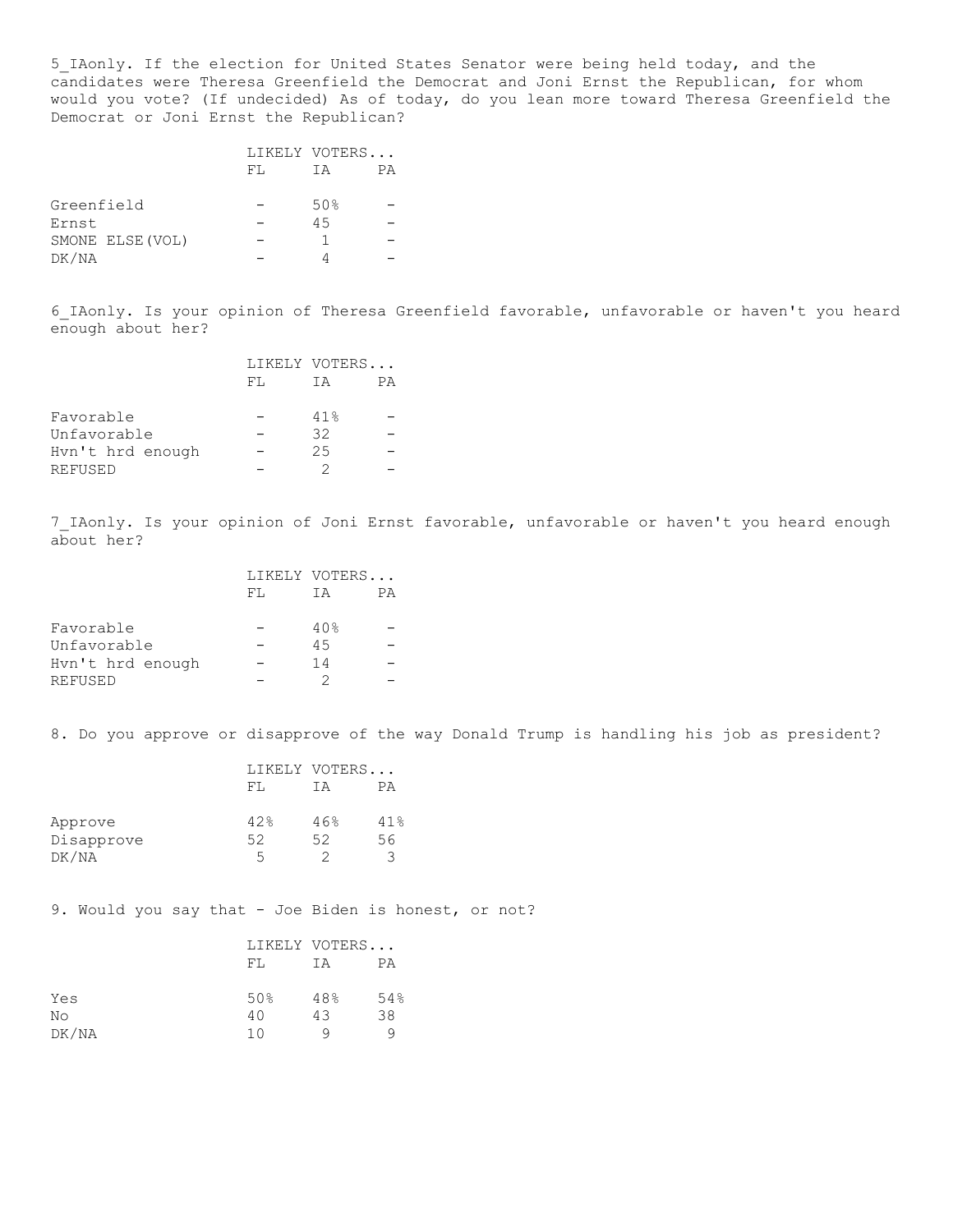10. Would you say that - Donald Trump is honest, or not?

|       |     | LIKELY VOTERS |     |
|-------|-----|---------------|-----|
|       | FL  | ΙA            | PА  |
| Yes   | 37% | 39%           | 35% |
| No    | 58  | 58            | 61  |
| DK/NA | 5   |               |     |

11. Would you say that - Joe Biden cares about average Americans, or not?

|       | LIKELY VOTERS |     |     |
|-------|---------------|-----|-----|
|       | FT.           | ΙA  | РA  |
| Yes   | 59%           | 56% | 63% |
| No    | 35            | 38  | 32  |
| DK/NA |               | n   | 5   |

12. Would you say that - Donald Trump cares about average Americans, or not?

|       | LIKELY VOTERS |     |     |
|-------|---------------|-----|-----|
|       | FT.           | IΑ  | РA  |
| Yes   | 43%           | 47% | 42% |
| No    | 54            | 51  | 55  |
| DK/NA | ੨             |     |     |

13. Would you say that - Joe Biden has a sense of decency, or not?

|       |     | LIKELY VOTERS |     |  |
|-------|-----|---------------|-----|--|
|       | FT. | ТA            | РA  |  |
| Yes   | 70% | 67%           | 72% |  |
| No    | 25  | 28            | 23  |  |
| DK/NA | 5   | 5             | 5   |  |

14. Would you say that - Donald Trump has a sense of decency, or not?

|       | LIKELY VOTERS |     |     |
|-------|---------------|-----|-----|
|       | FT.           | ΤA  | РA  |
|       | 40%           | 39% | 36% |
| Yes   |               |     |     |
| No    | 56            | 57  | 60  |
| DK/NA |               |     |     |

15. Would you say that - Joe Biden is racist, or not?

|       |     | LIKELY VOTERS |     |
|-------|-----|---------------|-----|
|       | FT. | ТA            | РA  |
| Yes   | 21% | 2.5%          | 23% |
| No    | 67  | 64            | 69  |
| DK/NA | 12  | 11            |     |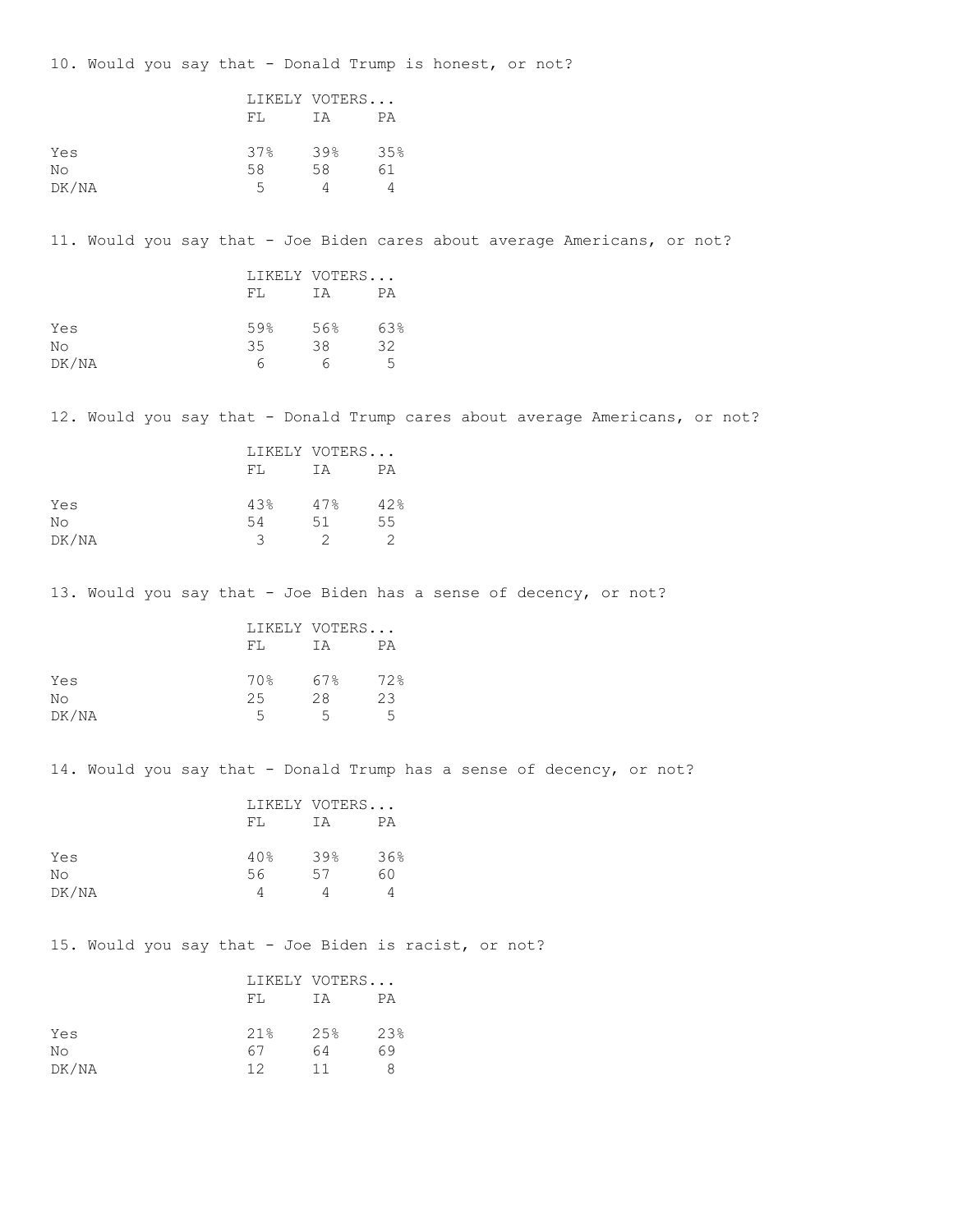16. Would you say that - Donald Trump is racist, or not?

|       |     | LIKELY VOTERS |     |  |
|-------|-----|---------------|-----|--|
|       | FL  | IΑ            | РA  |  |
| Yes   | 49% | 48%           | 50% |  |
| No    | 44  | 4.5           | 45  |  |
| DK/NA |     |               | 5   |  |

17. Regardless of how you intend to vote, who do you think would do a better job - handling the economy: Donald Trump or Joe Biden?

|       |     | LIKELY VOTERS |     |  |
|-------|-----|---------------|-----|--|
|       | FT. | ΤA            | РA  |  |
| Trump | 50% | 51%           | 50% |  |
| Biden | 44  | 44            | 46  |  |
| DK/NA | 5   | 5             |     |  |

18. Regardless of how you intend to vote, who do you think would do a better job - handling health care: Donald Trump or Joe Biden?

|       |     | LIKELY VOTERS |     |  |
|-------|-----|---------------|-----|--|
|       | FT. | TΑ            | РA  |  |
| Trump | 38% | 43%           | 39% |  |
| Biden | 57  | 51            | 56  |  |
| DK/NA | 5   | 5             | 5   |  |

19. Regardless of how you intend to vote, who do you think would do a better job - handling the response to the coronavirus: Donald Trump or Joe Biden?

|       | LIKELY VOTERS |     |     |
|-------|---------------|-----|-----|
|       | FT.           | ΤA  | PА  |
| Trump | 39%           | 43% | 38% |
| Biden | 55            | 52  | 57  |
| DK/NA | n             | n   | 5   |

20. Regardless of how you intend to vote, who do you think would do a better job - handling Supreme Court nominations: Donald Trump or Joe Biden?

|       | FT. | LIKELY VOTERS<br>ΤA | PА  |
|-------|-----|---------------------|-----|
| Trump | 42% | 46%                 | 42% |
| Biden | 51  | 48                  | 53  |
| DK/NA |     |                     | 5   |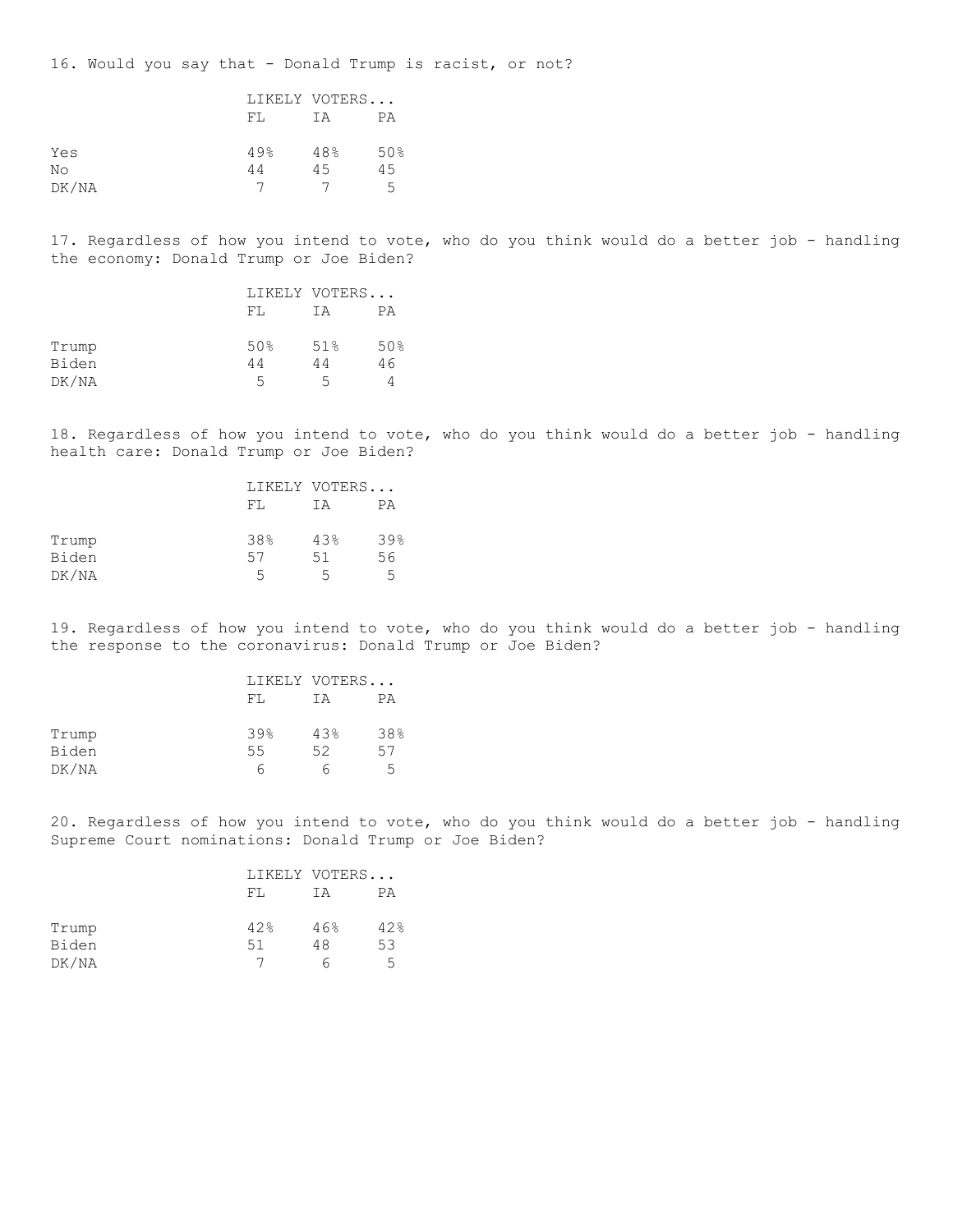21. Which comes closer to your point of view regarding the Supreme Court vacancy created by the passing of Justice Ruth Bader Ginsburg: the Supreme Court vacancy should be filled by the winner of the presidential election, or the Supreme Court vacancy should be filled by President Trump before the election?

|                 |     | LIKELY VOTERS |     |
|-----------------|-----|---------------|-----|
|                 | FT. | TΑ            | PА  |
| Election winner | 54% | 50%           | 54% |
| President Trump | 41  | 44            | 44  |
| DK/NA           | 5   |               |     |

22. As you may know, President Trump has nominated Amy Coney Barrett to the Supreme Court. Do you think the U.S. Senate should confirm Amy Coney Barrett to the Supreme Court, or not?

|                    |     | LIKELY VOTERS |     |  |
|--------------------|-----|---------------|-----|--|
|                    | FT. | T A           | PА  |  |
| Yes/Should confirm | 42% | 44%           | 42% |  |
| Nο                 | 46  | 43            | 4.5 |  |
| DK/NA              | 11  | 13            | 13  |  |

23. In general, would you like to see the Affordable Care Act, also known as Obamacare, remain in place, or would you like to see Obamacare ended?

|                 |     |     | LIKELY VOTERS |  |  |
|-----------------|-----|-----|---------------|--|--|
|                 | FT. | ΤA  | PА            |  |  |
| Remain in place | 56% | 53% | 57%           |  |  |
| Ended           | 36  | 40  | 36            |  |  |
| DK/NA           | я   |     |               |  |  |

24. In general, do you agree or disagree with the 1973 Roe v. Wade Supreme Court decision that established a woman's right to an abortion?

|          |     | LIKELY VOTERS |     |
|----------|-----|---------------|-----|
|          | FT. | ΤA            | РA  |
| Agree    | 68% | 61%           | 64% |
| Disagree | 23  | 30            | 28  |
| DK/NA    | Q   |               |     |

25. Do you approve or disapprove of the way Donald Trump is handling the response to the coronavirus?

|            |     | LIKELY VOTERS |     |
|------------|-----|---------------|-----|
|            | FT. | ТA            | PА  |
| Approve    | 40% | 45%           | 40% |
| Disapprove | 56  | 51            | 58  |
| DK/NA      | ੨   | ર             |     |